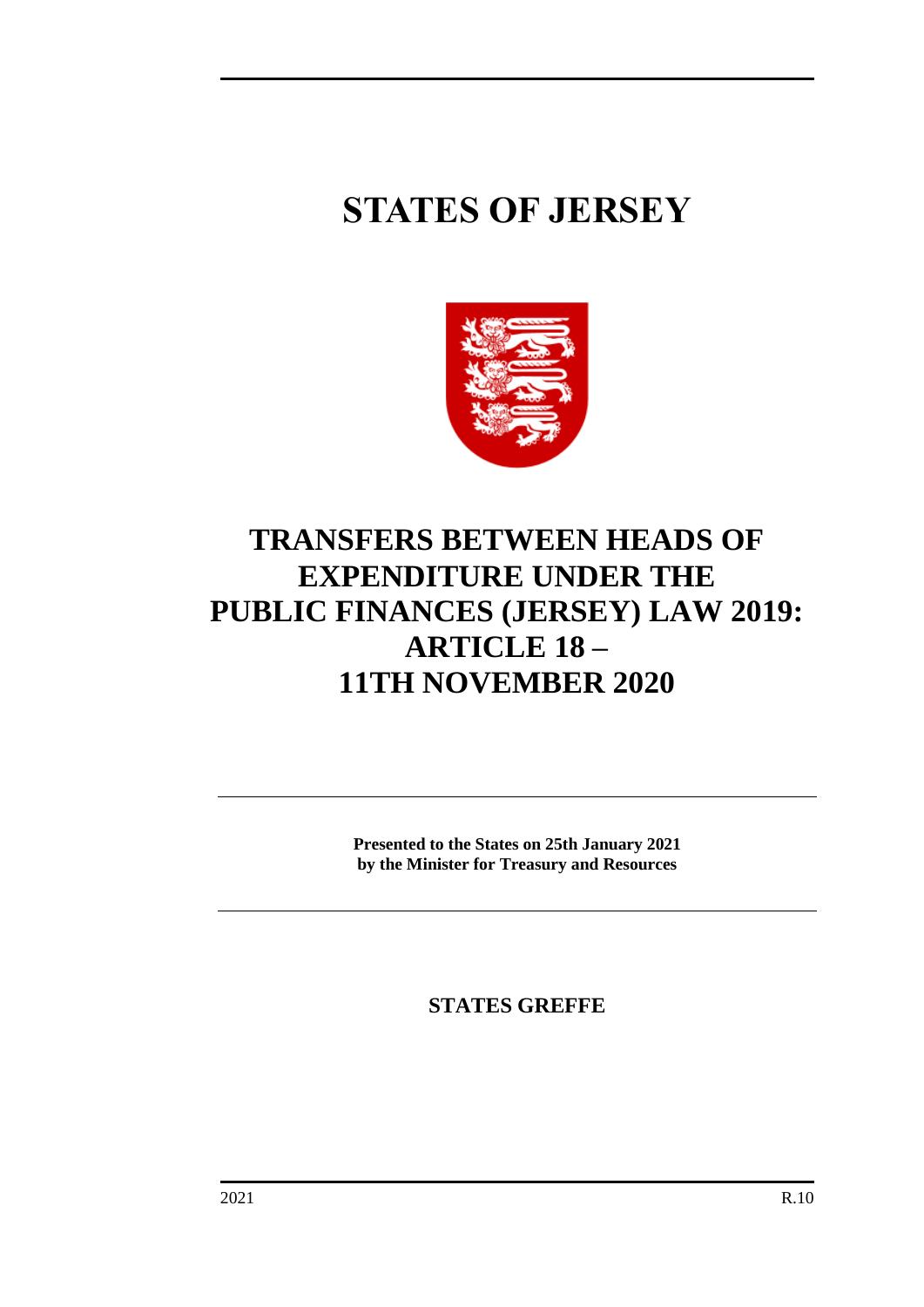## **REPORT**

**Decision(s):** Under Article 18(4) of the [Public Finances \(Jersey\) Law 2019](https://www.jerseylaw.je/laws/unofficialconsolidated/Pages/24.900.aspx) (the Law), the Minister for Treasury and Resources hereby notifies the States, and having consulted with any relevant Minister under Article 18(5) of the Law; that he/she has agreed to the following –

| <b>MD-TR-</b> | <b>Department</b>                            |                                                            |          |                                                                                 |
|---------------|----------------------------------------------|------------------------------------------------------------|----------|---------------------------------------------------------------------------------|
| Ref.          | $From -$                                     | $To -$                                                     | £        | Funding of $-$                                                                  |
| 2020-<br>0141 | Victoria College<br><b>Extension Capital</b> | Children, Young<br>People, Education<br>and Skills (CYPES) | £350,000 | The Victoria College<br><b>School Five Year</b><br>Strategic Plan 2018-<br>2022 |
|               |                                              |                                                            |          |                                                                                 |

**Transfers between Heads of Expenditure under Article 18 of the Law**

After the expiry of 4 weeks following the presentation to the States of these transfers, the Minister hereby authorises the Treasurer of the States to action the transfers outlined in the table above. (More detail on the transfers is given below.)

## **Background**

A Ministerial Decision (MD-ESC-2016-0025) signed on 6 October 2016 approved the request for a budget transfer of £567,950 from the Education Department capital head of expenditure to the Department for infrastructure capital head of expenditure to replace the porta cabins on College Field with a new classroom block. This request was subsequently approved by the Treasurer of the States under delegated powers. The sum transferred is, however, insufficient to meet the full costs of the capital project which is presently on hold.

In 2017 the Board of Governors of Victoria College and Victoria College Preparatory prepared a comprehensive five-year strategic plan 2018-2022 addressing the future challenges facing both schools. To part fund the plan the Governors requested the temporary use of the capital funds of £567,000 in 2019 (£450,000) and 2020 (£117,000) on the proviso that these funds will be repaid in full in 2022 (£332,000) and 2023 (£235,000). This was agreed by MD-TR-2018-0080.

In 2020 these figures have been reviewed. The school still require access to the full £567,000 as deemed necessary but the split between years is not as previously agreed. The school transferred £85,000 in 2019, requires £350,000 in 2020 and up to £132,000 in 2021. The intention is still to repay these funds in full by the end of 2023.

*Further information on these decisions can be found o[n www.gov.je](http://www.gov.je/) under the following Ministerial Decision references –*

• *MD-TR-2020-0141*

*which were signed on 11th November 2020.*